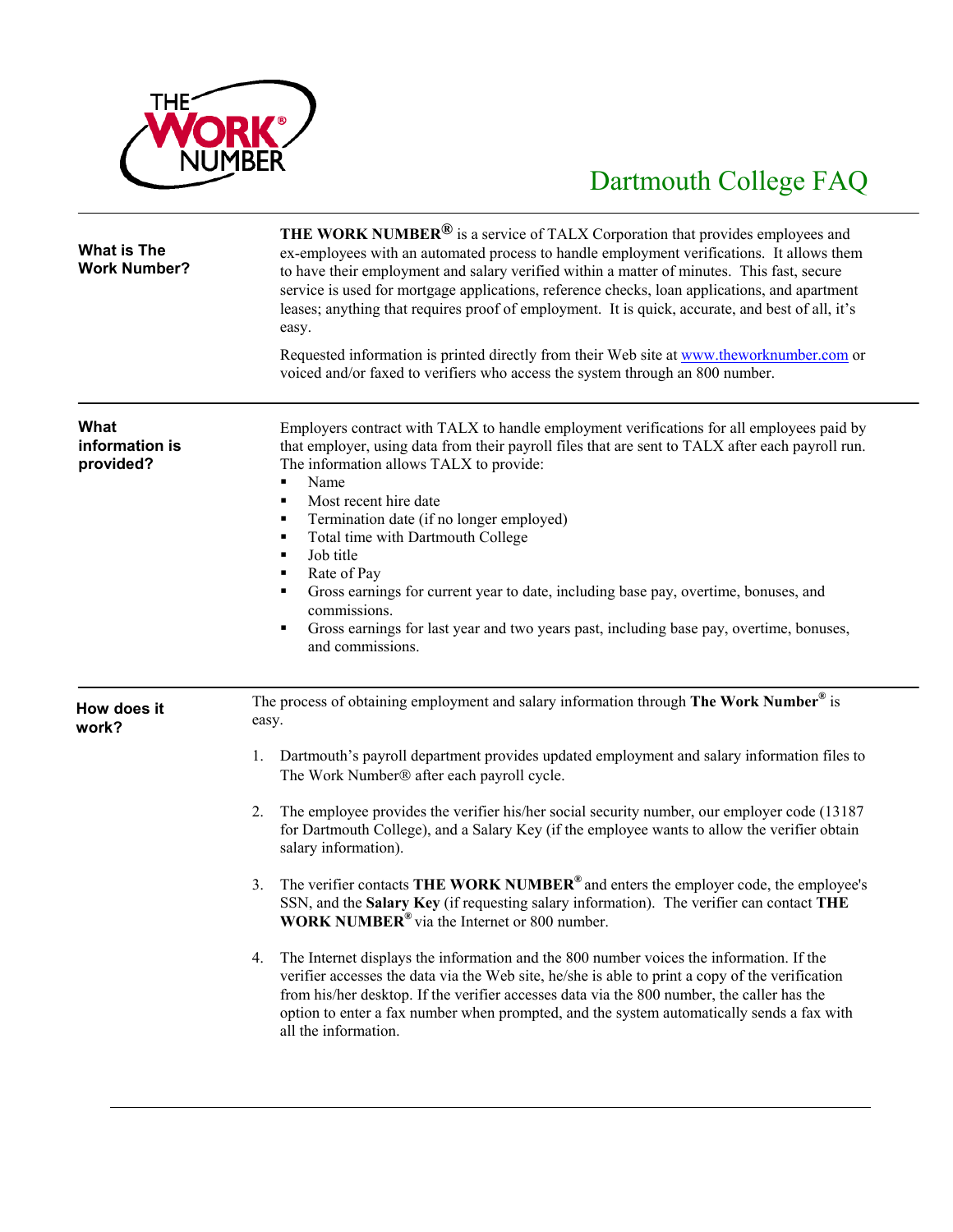| How does an<br>Employee get a<br><b>Salary Key to allow</b>       | When employees provide verifiers with a Salary Key, they are giving the verifier permission<br>to access their salary information.                                                                                                                                                                                                                                                                                                                                                                                                                                                                                                                                                                                                                                                                                                                 |
|-------------------------------------------------------------------|----------------------------------------------------------------------------------------------------------------------------------------------------------------------------------------------------------------------------------------------------------------------------------------------------------------------------------------------------------------------------------------------------------------------------------------------------------------------------------------------------------------------------------------------------------------------------------------------------------------------------------------------------------------------------------------------------------------------------------------------------------------------------------------------------------------------------------------------------|
| access to their<br>income data?                                   | A Salary Key is not required if the verifier does not need salary information. Salary Keys are<br>not required for employment verifications from THE WORK NUMBER®. The Verification<br>of Employment includes job title, total time with company, and start or termination date. The<br>majority of our verifications will be Verifications of Employment, requiring no Salary Key.                                                                                                                                                                                                                                                                                                                                                                                                                                                                |
|                                                                   | To generate a Salary Key, the employee goes to the web site at www.theworknumber.com or<br>dials 1-800-367-2884. The employee will be prompted to enter the employer code (13187 for<br>Dartmouth College), their username which is their employee number (that will be printed on<br>their payslip) and password. For Dartmouth the initial password is the last four digits of their<br>social security number and their four digit birth year. Once logged in, the employee will<br>select the option to create a salary key and the system will generate a 6-digit random number.<br>The salary key is displayed or voiced to the employee. A Salary Key is valid for one salary<br>verification by one verifier. The employee must create a new Salary Key for each verifier as<br>needed, and may have up to three codes active at one time. |
| Why did we decide<br>to outsource<br>employment<br>verifications? | Currently, the payroll department bears the cost of processing employment verifications,<br>including time, labor, fax, and postage charges. Using THE WORK NUMBER <sup>®</sup> virtually<br>eliminates this processing cost for Dartmouth.                                                                                                                                                                                                                                                                                                                                                                                                                                                                                                                                                                                                        |
|                                                                   | Verifiers pay a fee to obtain employment and income verifications from The Work Number.<br>The practice of paying a fee for employment verification is widely accepted and generally<br>taken from the loan-processing fee that most lending institutions or property managers charge<br>for loan or rental applications. Our employees are not charged any additional fees for this<br>service.                                                                                                                                                                                                                                                                                                                                                                                                                                                   |
|                                                                   | If you receive any questions regarding the fees or services of THE WORK NUMBER®, you<br>should direct callers to THE WORK NUMBER® Client Service Center at 1-800-996-7566.<br>It is not your responsibility to explain the Work Number service to verifiers.                                                                                                                                                                                                                                                                                                                                                                                                                                                                                                                                                                                       |
| Why use TALX for<br>this service?                                 | TALX is the market leader in this field. Over half of the Fortune 500 outsources routine<br>employment and income verifications to The Work Number, as do many major public sector<br>employers. A partial list of employers who use The Work Number is available here.                                                                                                                                                                                                                                                                                                                                                                                                                                                                                                                                                                            |
|                                                                   | TALX is experienced at handling sensitive payroll data from its clients. Client data is<br>protected by state-of-the-art data center technology.                                                                                                                                                                                                                                                                                                                                                                                                                                                                                                                                                                                                                                                                                                   |
|                                                                   | TALX is the go-to choice for organizations that need fast, accurate, fraud-proof verifications.<br>Over 50,000 different verifiers use The Work Number to perform verifications each year.<br>These users include major mortgage lenders such as Bank of America, Cedant, Chase<br>Manhattan, Citigroup, Countrywide Financial, and National City. Approximately 6,000 social<br>service agencies are users of The Work Number, including HUD, Social Service<br>Administration, and public agencies in all 50 states.                                                                                                                                                                                                                                                                                                                             |
|                                                                   |                                                                                                                                                                                                                                                                                                                                                                                                                                                                                                                                                                                                                                                                                                                                                                                                                                                    |

**How will this new service be communicated to Employees?**  We will be showcasing this service to employees at the Fall Employee Services Fair on Tuesday, October 28, 2008. Additionally we will have information on the Payroll/EIS website, the EIS BlitzMail Bulletin, and in a D2U announcement.